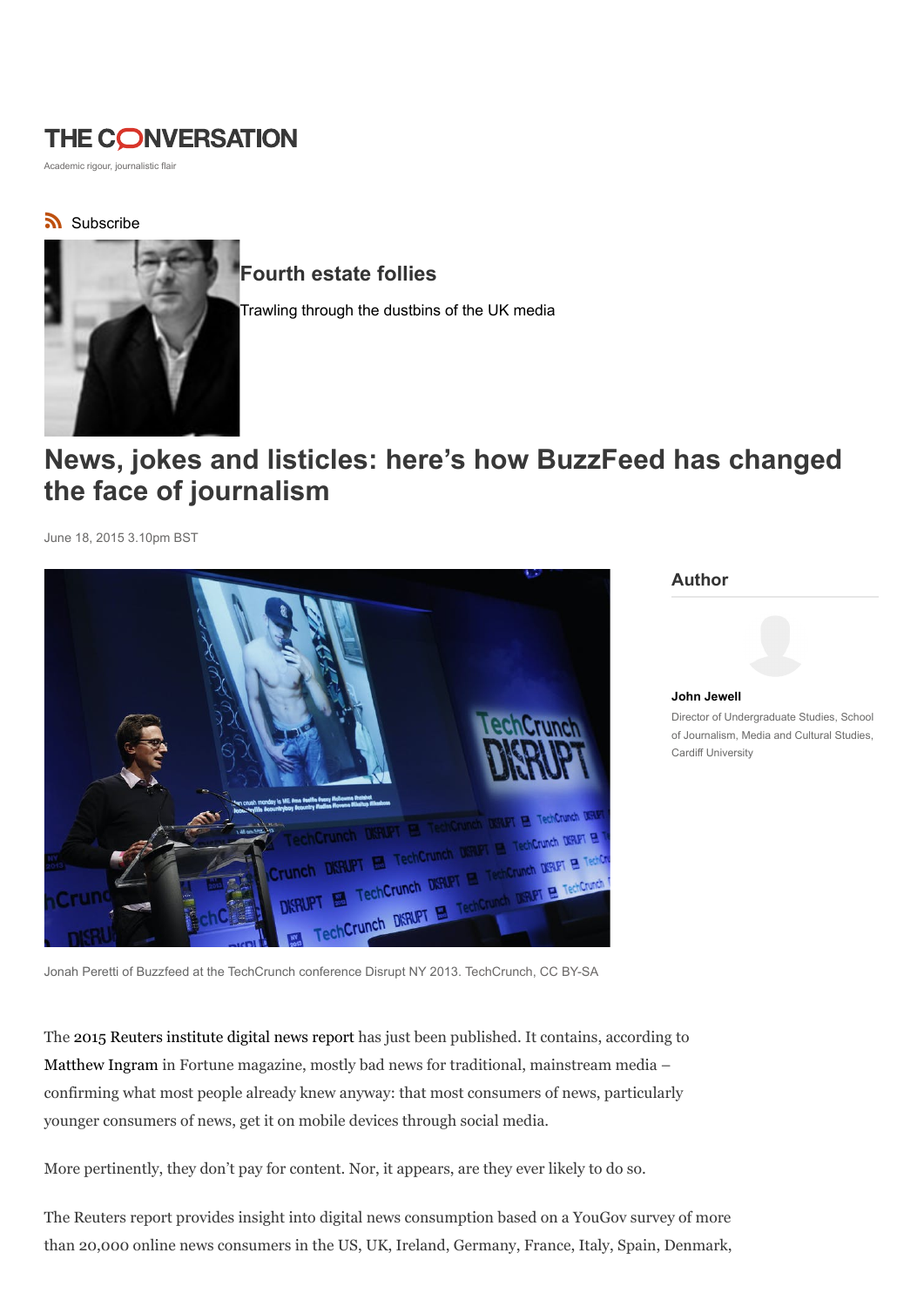Finland, Brazil, Japan and Australia. And according to the current data there is evidence to suggest not only an inexorable shift towards mobile platforms for news but also a move to consume online video and "new visual formats".

According to Nic Newman of Reuters the future media landscape will see:

An intensifying battle for global audiences online involving new players like the Huffington Post and Buzzfeed, expanding global newspapers like the Guardian and New York Times and old stalwarts including the BBC and CNN.

It is the rapid rise of BuzzFeed which merits serious attention. The Reuters report states that it has doubled its reach in the US and UK over the past year and has "established a strong foothold in a number of countries amongst the young". According to its own publicity BuzzFeed is the social news and entertainment company providing shareable breaking news, original reporting, entertainment and video content across the "social web" to a global audience of more than 1 billion views per month.

Valued at almost three times the worth of the Washington Post in 2014, BuzzFeed is in the process of a major global overhaul. In August last year Chris Dixon, capital investor and BuzzFeed board member wrote that though the company started out focusing on lightweight content such as memes, lists, funny photos and the like, it was now moving "steadily upmarket" with an editorial staff of more than 200 people covering a wide range of topics including politics, sports, business, entertainment and travel.

The plan, wrote Dixon, was to invest significantly more in high-quality content in the coming years. The aim is to ensure – explicitly or implicitly – that BuzzFeed emerges from this latest period of media change as the pre-eminent media company.

Perhaps it is this much-touted move toward "high-quality content" and original reporting that has persuaded so many talented and relatively high-profile British journalists to join the ranks of BuzzFeedUK since it began operating here in 2013 with just three employees.

Among others, late last year Robert Colville left the Telegraph to become UK news director and Emily Ashton left the Sun to become senior political correspondent. More recently, Sunday Times assistant editor Heidi Blake, who reported extensively on the award-winning story into alleged bribery by Qatar to win the 2022 World Cup, was hired to set up and lead a UK investigative journalism unit.

This week it emerged that Janine Gibson, former senior editor at the Guardian, had been appointed as overall editor-in-chief of BuzzFeed's UK operation.

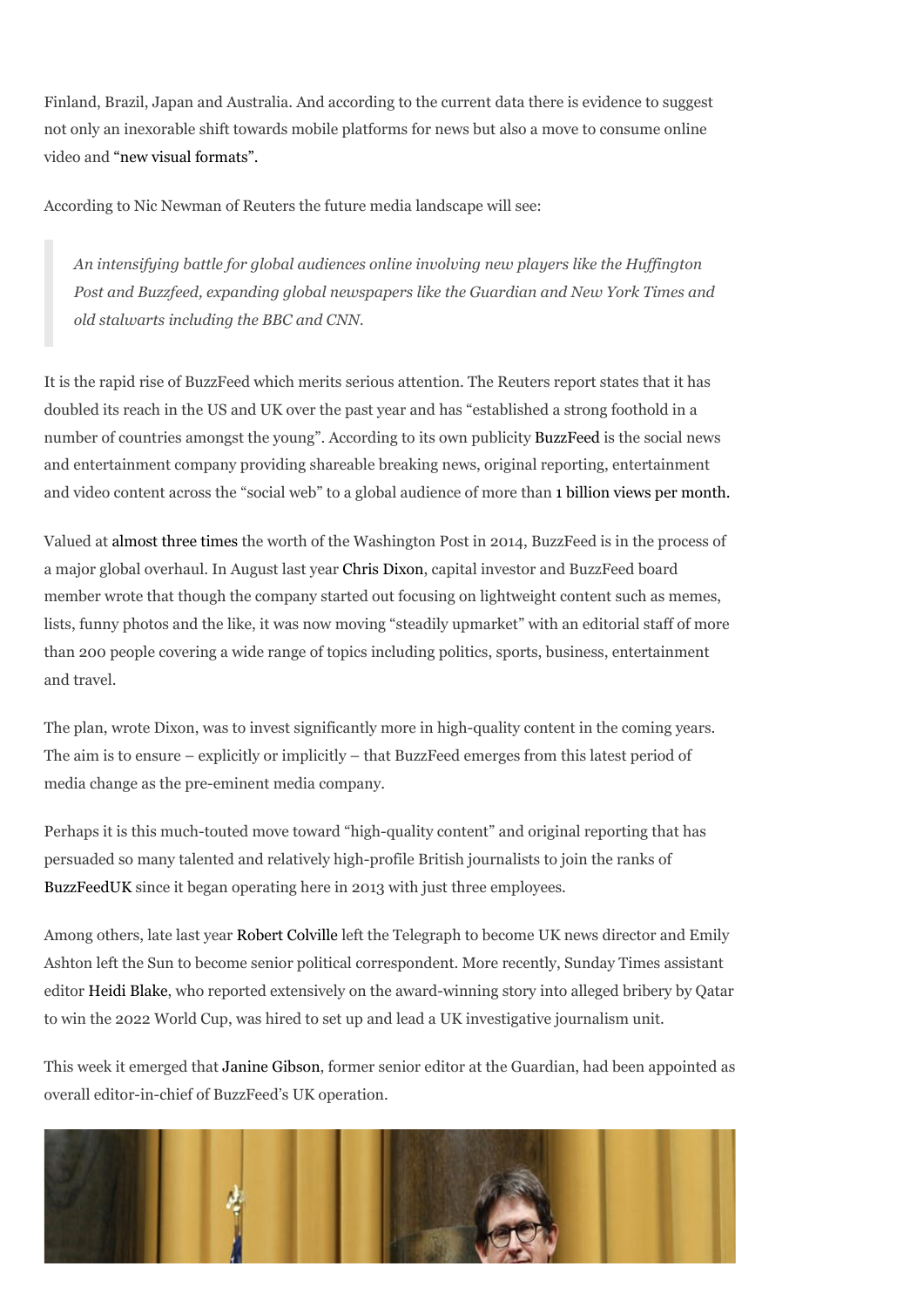

Janine Gibson made her mark as US editor of The Guardian. AP Photo/Jason DeCrow

It's intended that Gibson, who was also the editor-in-chief of The Guardian's US operation, will oversee a further expansion of BuzzFeeds' news staff adding a dozen more journalists to a newsroom currently operating with around 45 people. Upon appointment she said:

I can't think of a more exciting place in British journalism right now, and am thrilled at the opportunity to further BuzzFeed's reputation as a force for breaking news, insightful reporting and very good jokes … We are going to do what was done with BuzzFeed in the US and build up a coherent breaking news operation.

So Buzzfeed prospers – and the arguments rage: does its spectacular rise indicate an environment where journalism (mostly) becomes the collection of ready content organised on what Andrew Sullivan has referred to as "an entertainment/public relations site whose core mission is making money"? Or is its rise inevitable and to be welcomed because it potentially draws young audiences toward news, when all indicators suggest that more and more are switching off the TV news and buying fewer newspapers?

There are many who share Gibson's optimistic vison and all this would suggest that, in a phrase used by Stephen Cushion, we are already in the age of the "Buzzification" of news. Newsrooms the world over are mimicking BuzzFeed's style. Cushion states that its method of placing quirky items and topic lists sitting alongside more serious stories has been emulated by the established news organisations.

In the words of Marc Fisher, BuzzFeed is not a "scrappy little start-up anymore" – it is a big, profitable news organisation that has appropriated and adapted what it deems necessary from conventional news journalism.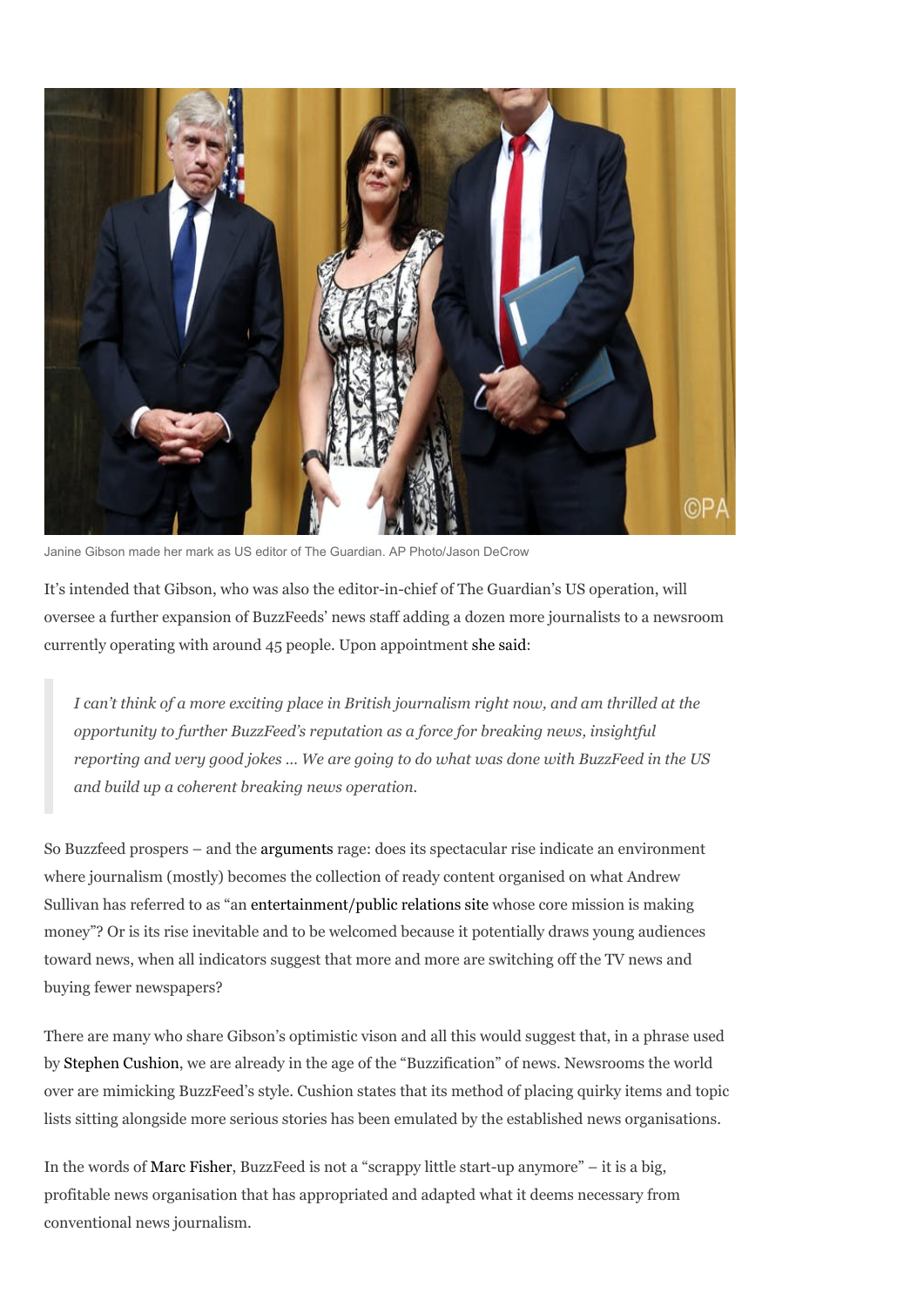With the likes of Gibson and Blake heading for BuzzFeed are we seeing the end of the (perhaps phony) war between the old and the new? Is this the era of conciliation, asks Fisher, where, "as the lines between old and new increasingly blur, are the two schools of journalism's core values blending into a hybrid?"

But where Buzzfeed differs significantly from its old school rivals is in its attitude to advertising. As Josh Halliday has pointed out, while the traditional media remains (understandably) coy about its relationship with advertisers, BuzzFeed has made it the cornerstone of its business model with Coca-Cola, MTV, Starbucks and Nike all having sponsored posts on the site.

The fact is that it makes a geat deal of money from branded content or "native advertising" – where ads imitate the nature and style of original content. Clearly, this can lead to confusion over what is a genuine item and what is public relations. But it generates revenue – as Matt Honan writes:

For every 10 people who click directly on a BuzzFeed native ad, the site expects three of them will share it with friends via email or on a social network

But as with old media – think Peter Oborne's reasons for leaving the Daily Telegraph – BuzzFeed has recently been criticised for allowing advertisers to exert influence over content through fear of losing revenue. In April this year, The New York Times reported that an internal review at the company had found three instances where articles were removed from the site after an advertiser or employees from the company's business side complained about their content.

The NYT said that the articles criticised products or advertisements produced by Microsoft, Pepsi and Unilever. With this in mind it will be very interesting to see how Gibson reacts should similar pressure be allowed to impinge upon "the insightful reporting" she hopes to oversee in the UK.

That said, the fact is that news is the growth area for BuzzFeed and the appointment of quality people in a time of almost continual upheaval and uncertainty for British journalists is to be welcomed – albeit cautiously. And let's not be wilfully naïve – all media companies have to make money and have to work with sometimes unwelcome interference, whether it is governmental or corporate.